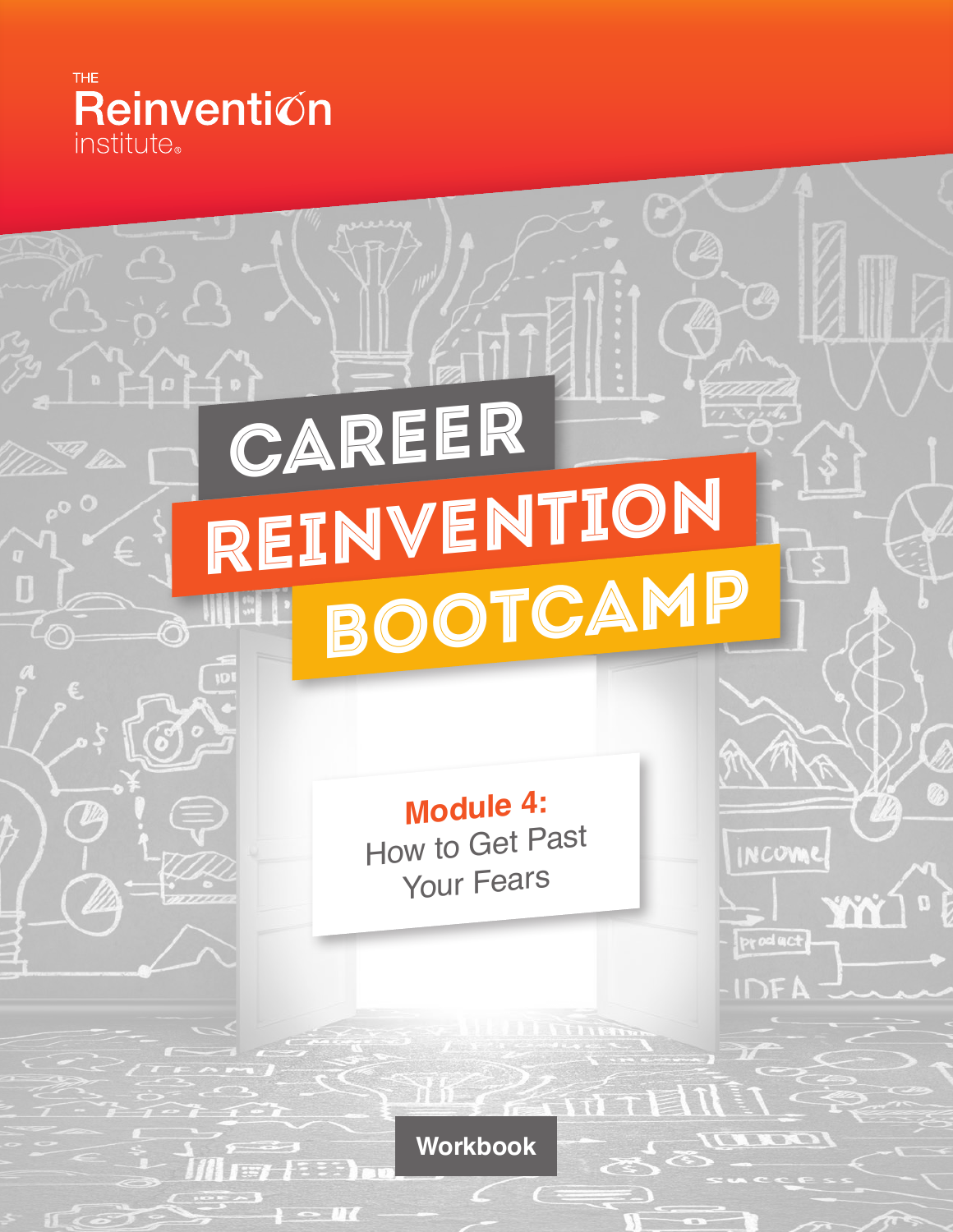# *MODULE 4 WORKSHEETS HOW TO GET PAST YOUR FEARS*

## EXERCISE 1: Identify your fears

List some fears you have about reinventing your career:

| $\mathbf{1}$ . |
|----------------|
|                |
|                |
|                |
| 5.             |
| 6.             |

From the list above, define which fears are functional and which are false and answer the following question:

 *What can I do to solve my functional fears? And how can I release my false fears?*



\_\_\_\_\_\_\_\_\_\_\_\_\_\_\_\_\_\_\_\_\_\_\_\_\_\_\_\_\_\_\_\_\_\_\_\_\_\_\_\_\_\_\_\_\_\_\_\_\_\_\_\_\_\_\_\_\_\_\_\_\_\_\_\_\_\_\_\_\_\_\_\_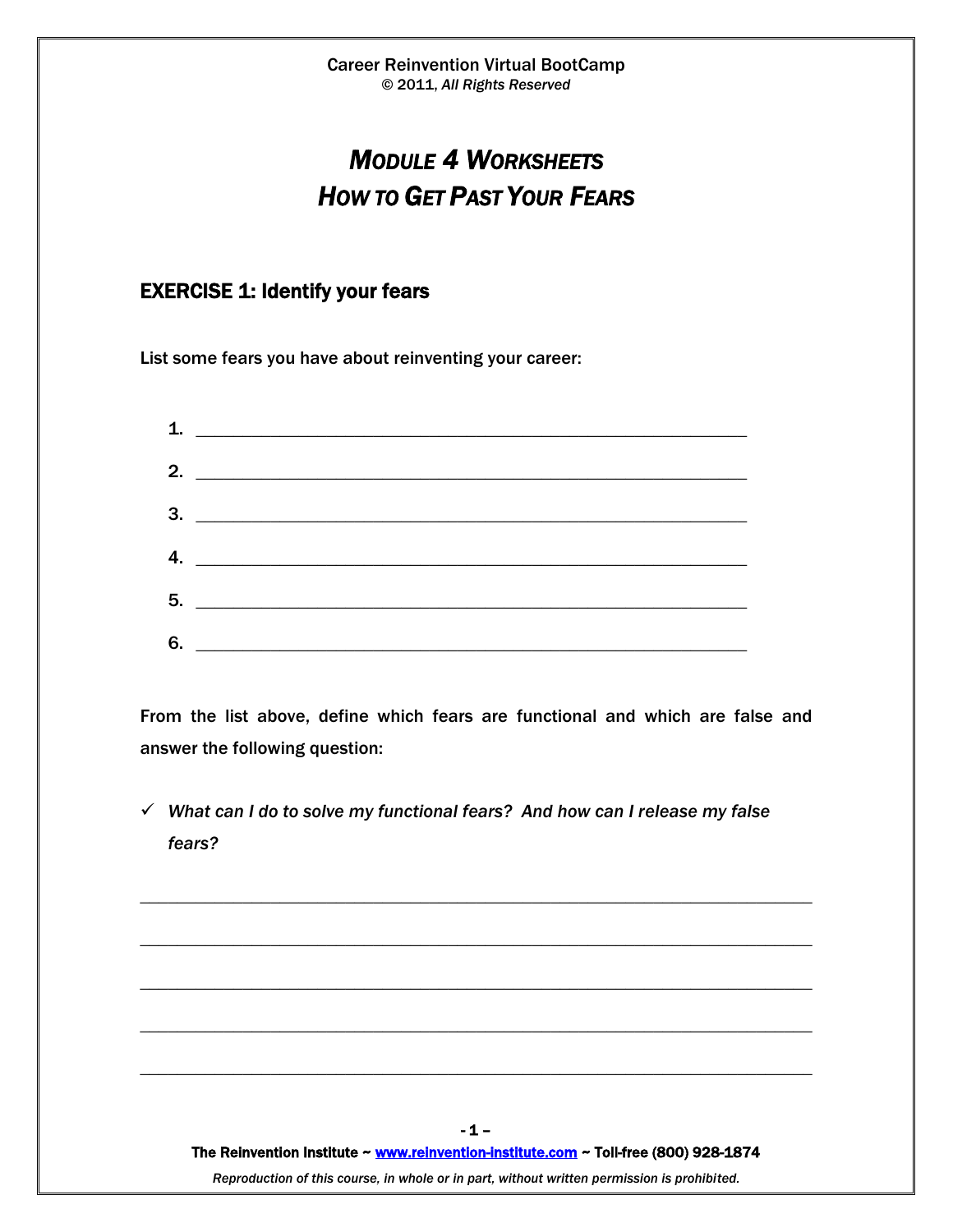#### Career Reinvention Virtual BootCamp © 2011, *All Rights Reserved*

#### Ten Tactics for Overcoming Fears:

- 1. Awareness: Identify when it is a false fear that appears real.
- 2. Redirect: Change your focus to another activity; distract yourself.
- 3. Back-talk: Acknowledge the fear but "talk back" to it (tell it that it can't stop you, etc.). This is a way of asserting your power over fear.
- 4. Sharing & Support: Talk to someone (i.e. friends, therapists, coaches) who's been through what you're facing or who can act as a sounding board for you.
- 5. Action: Feeling fear doesn't have to stop you from taking action. As the book says "feel the fear and do it anyway"!
- 6. Memory: Survey your past and make a list of times when you've succeeded despite having fears. This can help you understand that even though an action seems scary, you will survive (and probably thrive!)
- 7. Reduce it: Break the task you fear into smaller, more manageable steps. This can make your fear seem less overwhelming.
- 8. Identify the signifier: Go deeper into your fear, and identify what value you think is being threatened. You can then objectively analyze ways to address that.
- 9. Set a goal to overcome your fear: Using sheer willpower can be an effective way to get yourself going.
- 10.Ask yourself the Core Questions: Use these questions to help you get perspective on your fears, which is the first step in overcoming them:
	- $\circ$  Is it in my best interest to stay safe in this situation?
	- o Do I need a boundary here, or do I need to expand?
	- o What's the worst thing that could happen? If that happened, could I overcome it?

The Reinvention Institute ~ www.reinvention-institute.com ~ Toll-free (800) 928-1874

*Reproduction of this course, in whole or in part, without written permission is prohibited.*